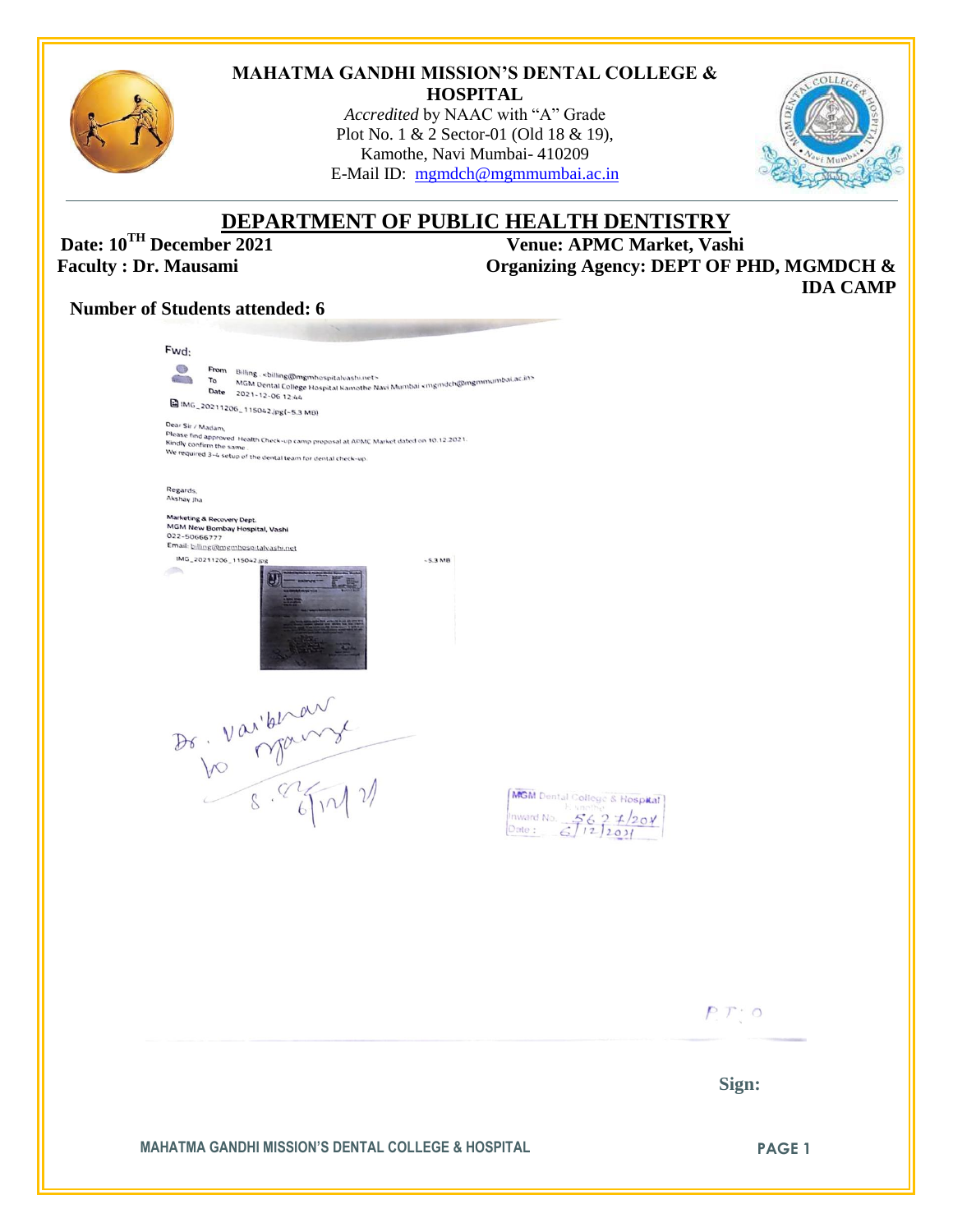# **Assessment of Oral Health Status and Treatment need of patients at APMC Market, Vashi.**

 MGM Dental College constantly takes efforts of extending the oral health care to the community. The oral care initiative was also extended to patients at **APMC Market, Vashi** with the intention of creating awareness and providing oral health care to the patients.

# **Aim and objective:**

- 1. To assess the oral health status of patients and to provide necessary Dental treatment.
- 2. To educate them and create awareness about oral health.

#### **Method**:

A type III examination was carried out with the use of mouth mirror and probe in day light. All the patients were assessed for oral health status and were explained the need to get the problems corrected. The patients were made aware of the existing dental problems and preventive measures were explained.

**Observations:** A total of 32 patients were examined for various dental problems. Those requiring extensive treatment were referred to MGM Dental College and Hospital, Kamothe.

| <b>Condition</b> | No. of      | Percentage |
|------------------|-------------|------------|
|                  | individuals | $\%$       |
| Dental caries    | 12          | 37.5%      |
| Gingivitis       | 13          | 40.63%     |
| Missing          |             | 18.75%     |
| Malocclusion     |             | 3.13%      |

#### **1 Oral health status:**



#### **Interpretation and conclusion:**

- **1) Gingivitis is the most common problem among the patients followed by dental caries**
- **2) Oral health education and prevention strategies should be implemented in order to reduce the disease burden among these patients.**

 **Sign:**

**MAHATMA GANDHI MISSION'S DENTAL COLLEGE & HOSPITAL PAGE 2**